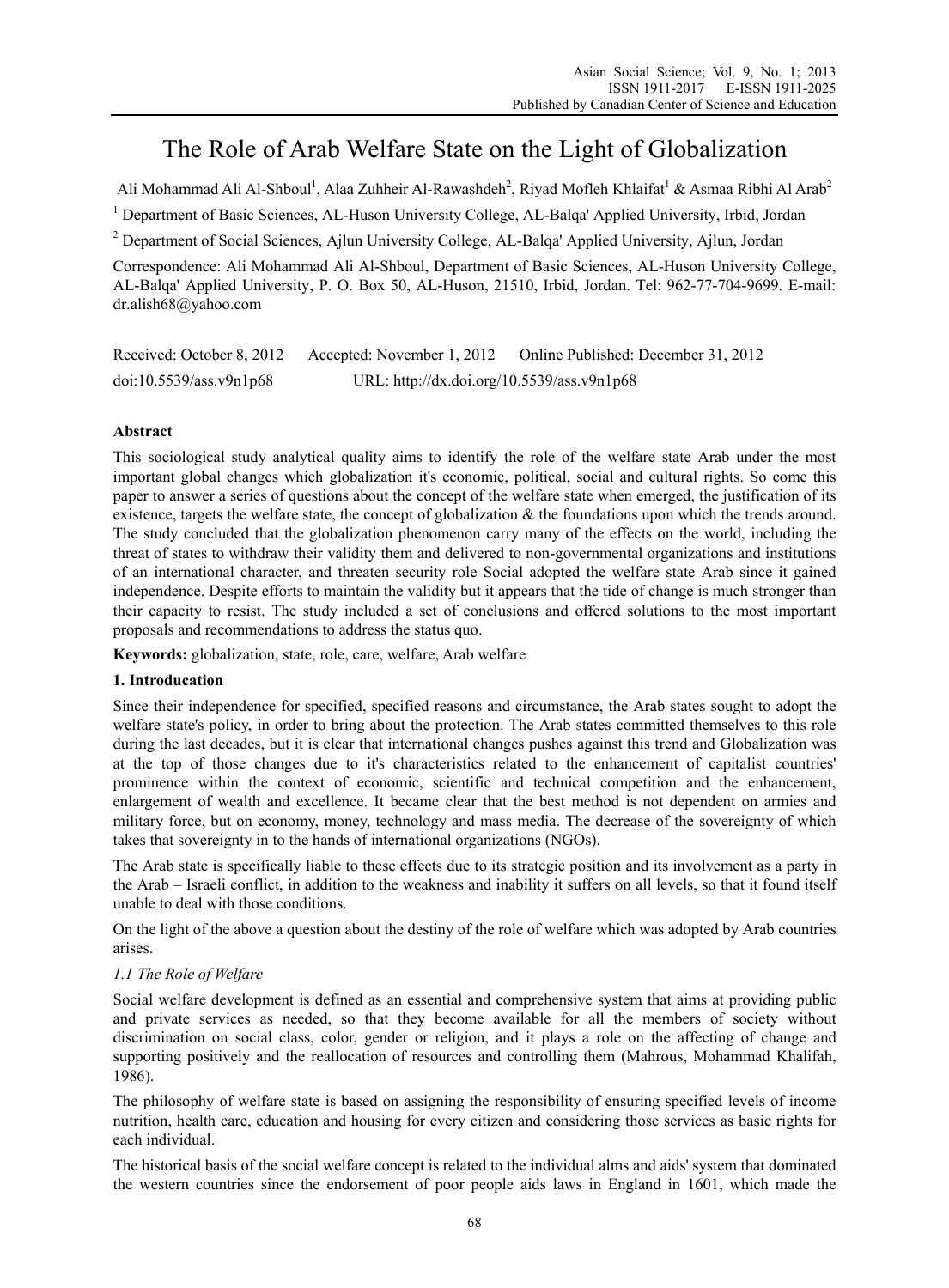concept interchangeable with the support provided to the poor and needy people (Mahrous, Mohammad Khalifah, 1986).

After the second word war the calls for welfare systems began to be bread in England and then they extended to most of the western European countries.

The essential ideas related to the welfare state were a reaction against the failure of the support systems based on the reforming model and its values which included the freedom, liberalism and individualism. This policy is also a strategy adopted by the capitalist regimes on the light of the success of communist model after the Belchevic revolution. The last stance was embodied in the calls for reforming the economic system and dealing with the social and economic problems, such as unemployment and the lack of stability, social and economic security among the labor forces.

## *1.2 The Welfare Arab State and Its Rational*

Upon their independence the Arab states sought to find a method that can enable them to bridge the gap of lagging behind the developed countries and they held the belief that they will be able to move quickly a long the development route through planning, especially that planning was not a new concept, that it was mentioned during the liberation phase, and it was a method employed by the imperialist countries to calm down the revolting people and subdue the liberation movements which was beginning to disturbs the imperialist forces and causing them huge losses.

So The Arab states adopted the comprehensive social and economic development policy, which means that they didn't deal with the development as an economically pure issue, because the problems in any society are related and overlapping, so that it is wrong to ignore any of them " the development process should not be considered but as a civilized development process, that is huge and deep, and that it is an economic, social and political process in a comprehensive and complete way" (Alhout, Ali,1988)

The reason for that is the fact that the prerequisites for constructing a successful development are conditioned by making structural change to the Infrastructure and metadata within societies doing that was enviable, which means that the mentoring role of states is a natural beginning for that method.

But, the method of social welfare adopted in developed countries including Arab countries, is different from that which was adopted by Western countries which is due to the difference of the basic heeds in those countries for the achievement of comprehensive development (Mahrous, Mohammad Khalifah, 1986), meaning that the welfare rights should be achievable according to their real volume in society, and that they are not available only at the time in which no guarantees are present that they are provided to the needy. So the adoption of social welfare method is dictated by the deterioration in the social and economic conditions that characterized the opening years after the independence, which can be eliminated the previous classes characterized by the prominence of land- owners and tribal headsmen and elders who exercise wide economic, social and administrative authorities. That system collapsed and no new system took it's place, despite the emergence of professionals, administrators and technicians who supported the new social order, the old system had still some of its influence on the new system which created a kind of now – uniformity interims of its structure and the expatiations related to roles and duties within it. Additionally, in most cases the old social system creates obstacles to the process of satisfying the needs of citizens(Alhout, Ali, 1988)

Additionally, the increasing civilization levels related to the migration from the countryside and the resulting overpopulation in cities led to the incurrence of unemployment rates and a huge increase in the percentage of poor people.

Those conditions transformed the developmental role of the state and" transformed the guardian state in to a welfare state through the extension of the governmental activities toward the economic and cultural aspects and later to the intervention of state" (Jreisate, Jameel, 1988).

Additionally, there are other reasons including the following:

1) That there are historical reasons behind the dominance of state over the developmental activity, that can be a scribed to the control over money and business through the Colonial authorities, which prevented the emergence of a national private sector that is strong and able to carry the development responsibilities.

This inability was embodied in the lack of initiatives to satisfy the needs and deal with the investment opportunities that emerged in the Arab countries after their independence which forced the governments to create the required initiatives.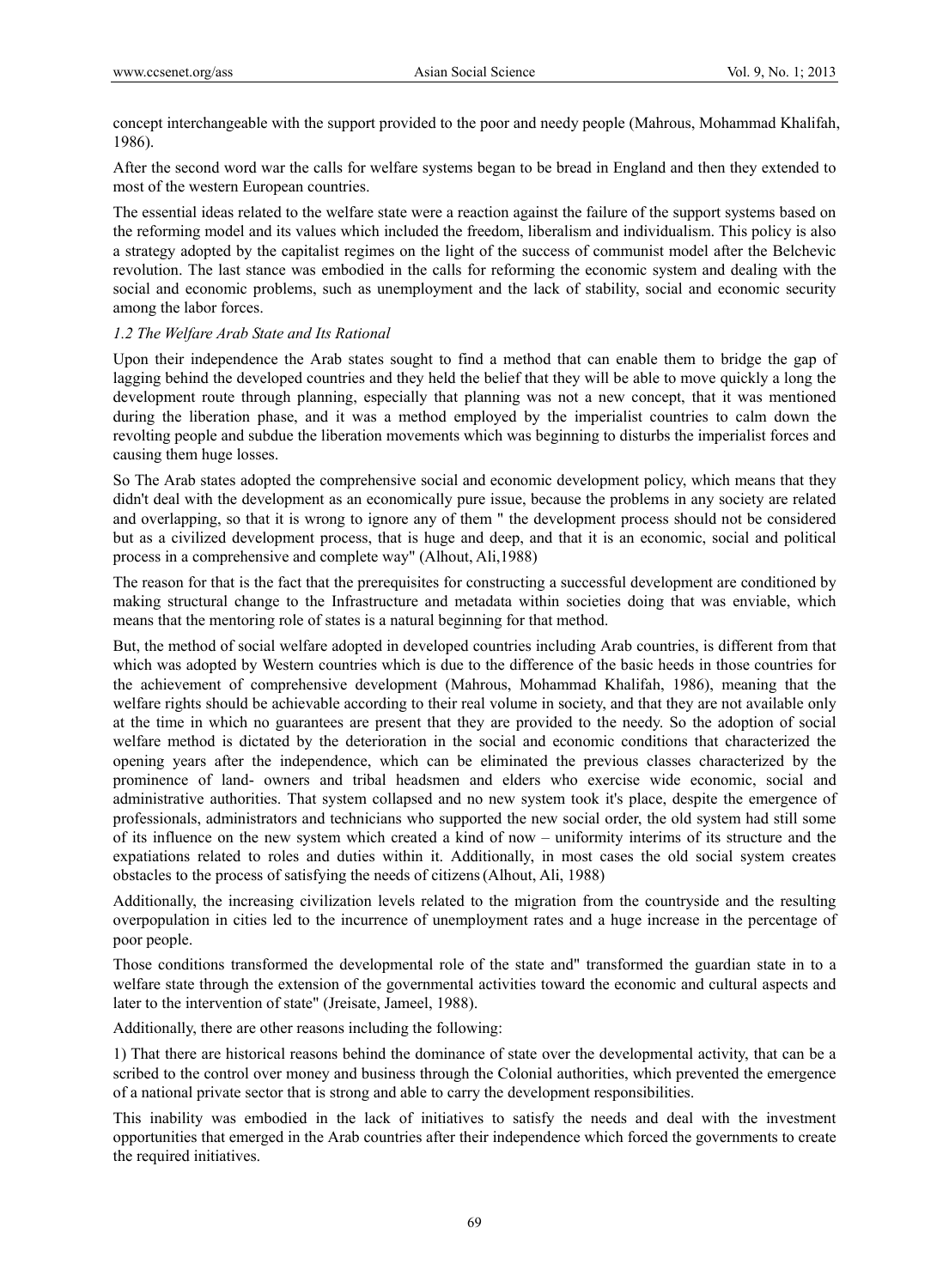2) The aftermath of imperialist control required that the governments undertake set of tasks in a way that is not related to a specific time or place, which include the task of creating the economic development which is a constant growth in the levels of living and material consumption. The content of education, health, protection of environment, as well as the provision of equal opportunities for all citizens so that they are enabled to participate in the production of that development and enjoying its results , lastly the provision of political freedoms and the protection of national rights for all citizens without discrimination.

3) The period that succeed the in depended was characterized by a direct and quick trend during the 1950s and 1960s towards the concentration of political and economic powers and the nationalization of resources including the social and economic domains.

4) The involvement of Arab states in economy and society was similar to their involvement in politics and culture resulting from their dictatorial nature more than many other factors and the rejection of the theories of development. The theory of intervention was used extensively and it employed the monopolistic attitude.

The accumulation of surplus which was incensing component ally since 1970s due to the rise in the prices of oil and the increase in its production at the same time, which enabled Arab oil countries to increase the levels of their expenditures which were above the required in some cases.

## **2. Aims of Welfare Arab State**

The aims which the Arab welfare state sought to achieve were as follows:

# *2.1 Decreasing the Poverty Levels*

Elimination of poverty was one of the main social aims sought by governments. Most governments employed a number of policies in order to achieve that ranging from the provision of monetary aids for the poor people, health insurance and unemployment insurance as well as pensions, educational support, housing so that minimum level is provided to the poor people and the elimination of poverty or at least, decreasing the number of people living under the poverty levels. And the handling of the problems arising from poverty which are considered as the social introduction to the other problems within the society on the basis that poverty has a direct influence on educations health, nutrition, housing and unemployment (Khater, Ahmad Mostafa,, 1988).

### *2.2 Employment*

The Arab communities witnessed high rates of growth in population, considered among the highest rates in the world accompanied by a growth in the lab our forces which require the provision of opportunities for these forces. This is one of the most important challenges facing the Arab countries especially, because most of Job – seekers are first – time seekers from among the youth.

#### *2.3 Education and Health*

The Arab governments thorough their role in funding education and health aimed at the provision of services directly to the majority of people, the improvement of the quality of those services and the achievement of equality of opportunities, so that all people can reach the educational services, the justice in the provision of educational and health services.

#### *2.4 Basic Structures*

The previous services can't be provided to the citizen without basic structures. The governments were the most able party in terms of investing in basic structures projects and managing them, despite the fact that most governments didn't have the resources required. So, they sought external loans to fund the projects. Additionally, the population's growth and its requirements in the economies of Arab states exerted their pressures on the available basic structures.

# *2.5 Globalization and Its Effects*

The end of the twentieth century was characterized by a new phenomenon which is the globalization, whose meaning is not clear and varies based on the authors and their ideologies. The definitions of globalization are classified mainly in two trends controlled by prejudices. The first trend is biased on its behalf and claims that globalization is inevitable and the second trend rejects me completely, claiming that it is a recreation of the capitalist regime of dominance that existed in the past. Between the two trends, a third trend exists and it calls for a ware interaction with the Globalization towards the maximization of benefits it promises and decreasing the social costs related to it(Ala, Alrawashdeh, 2008).

Globalization as a concept is derived from the English word Global Village, meaning international as a concept it refers to the Global village, meaning that the world is a single global village.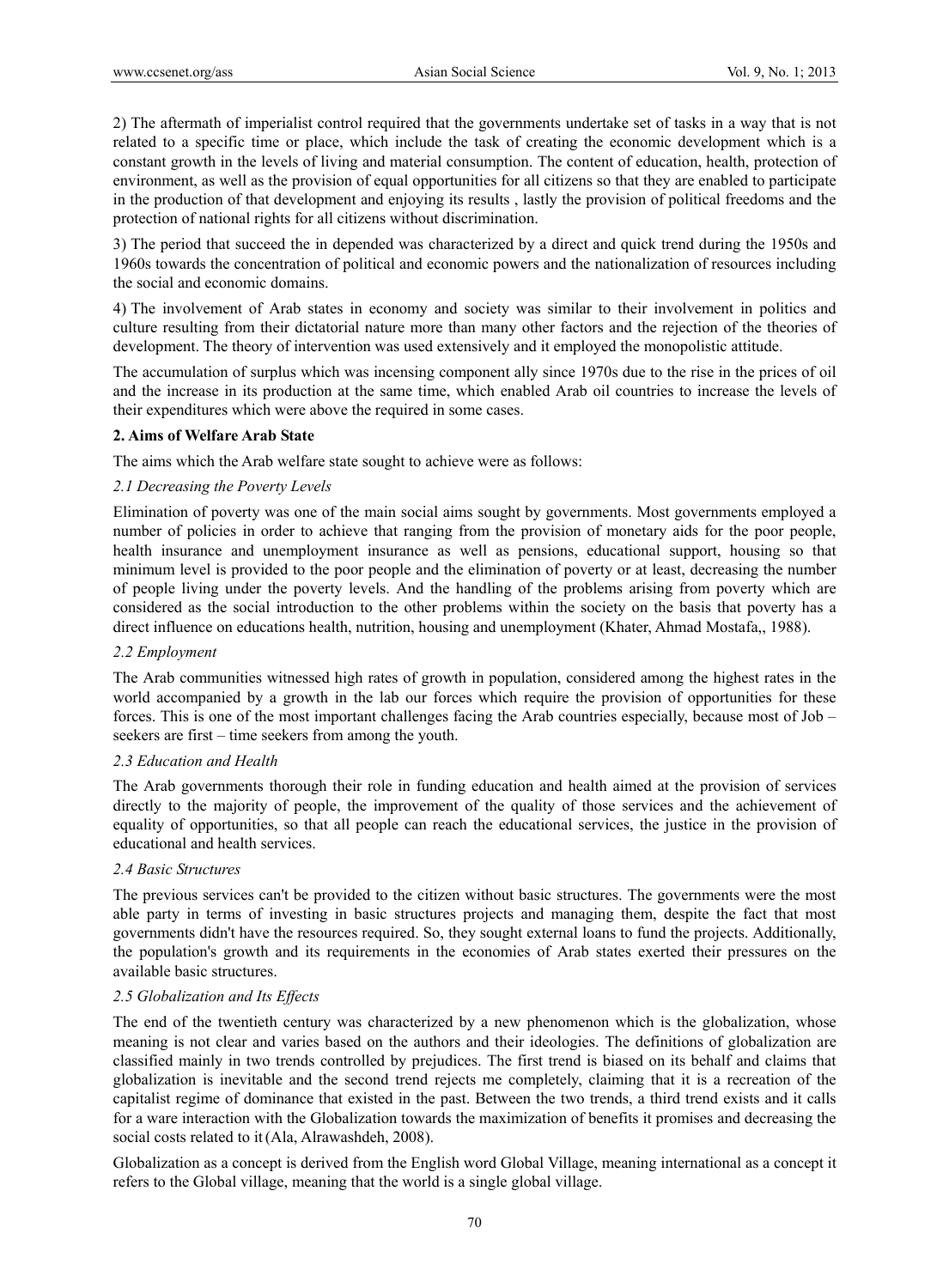#### *2.6 The Bases of Global*

Globalization is based on the following bases: (Alhout, Ali, 1988)

The freedom of movement of commodities through the culmination of obstacles and borders from the way of international trade movement dominated by the United states of America , the common European countries market and Japan. As well as working towards the merging of global economies within single economy controlled by industrial developed countries towards the slogan of the liberation of markets.

1) The Adoption of privatization of all industrial, an agricultural, transportation, infrastructure sectors and the selling out of the public sector.

2) The freedom of the surplus capitals movement in the rich countries ,directing them in to the countries and sectors with the highest returns so that it forms a global market ford the capitals characterized by the lack of borders.

3) The free movement of labor, the lost Job opportunities and the purchase of thinking minds from the developing countries.

4) Decreasing the role of state in the economic, social domains, opening the door for the dominance of international organizations and multi – national companies.

#### **3. Decreasing the Role of State in the Economic and Social Life**

The Geo-economic considerations will control the international order, so that the economic interactions between the countries will have the upper hand in defining the foreign policies of the countries and defining their national interests. The last decade witnessed several regional blocs such as the European Union and Asian, as well as, Opik which aims at achieving the economic interests of the member counties. The multi – parties relations also increased which makes globalization to seem not as a process of sovereignty. Transfer from the national states in to a set of new organizations that are trans-national through which authorities are transferred from the hands of the national country in to the public and private international entities which will undertake more and more tasks that were undertaken previously by the state (Mahrous, Mohammad Khalifah, 1986).

These tasks include the issues of pollution and communications among others which leave the national countries with two alternatives either they resist those policies and the pressures exerted by those entities, which subject them to the danger of bankruptcy or that they accept those calls which may lead to severe social problems.

1) the rules and principles set by the GAT Agreement and the world trade organization (WTO) as well as the restrictions set by the world fund and the control over the state in terms of the monetary policies through the privatization programs and the structural cooptation and economic fixation, all that makes the borders of the country as if they were virtual borders a cross which the multi – national companies move with absolute freedom enjoying the economic and political powers which make them able to direct the policies or country towards their interests.

2) The idea of Sovereignty moves to the back ground when it is necessary for the country to reconsider its national legislations, in case they were not compatible with the laws and legislations of the new international organizations.

3) In reality, the essence of policy is that it is a function exercised by a certain country in the light of the international law, the enlargement of the content of the later, led to the as sighing the right to intervene in the affairs of other countries to some international organizations (namely, the United Nations), and in some cases, specific countries were delegated for the execution of that intervention (Abd Al – Hussein, Wadi Al – Altiah, 2001).

4) Globalization leads countries into the direct interaction with the national non- governmental organizations, which receive their funding mainly from the American development Agency. According to Al – Gore, the former vice – president half of the formal American aids and that the expenditures of the Euro – midiron on companion ship has rules that provide the European Union with the right to create direct links with the non – governmental organizations within the Arab countries that are members of it's a agreements without referring to the state (Globalization and its repercussions on the Arab world, 2003).

So weakening the authority of the state dissolves it in entities large than itself and which press it towards the a abandonment of its independence and its sovereignty on its region. Additionally, this leads to belonging to smaller ethnic entities such as the tribe, religion and section which may lead consequently in to ethnic conflicts.

So, the authorities of the state move upwards in to the hands of International organizations such as the Security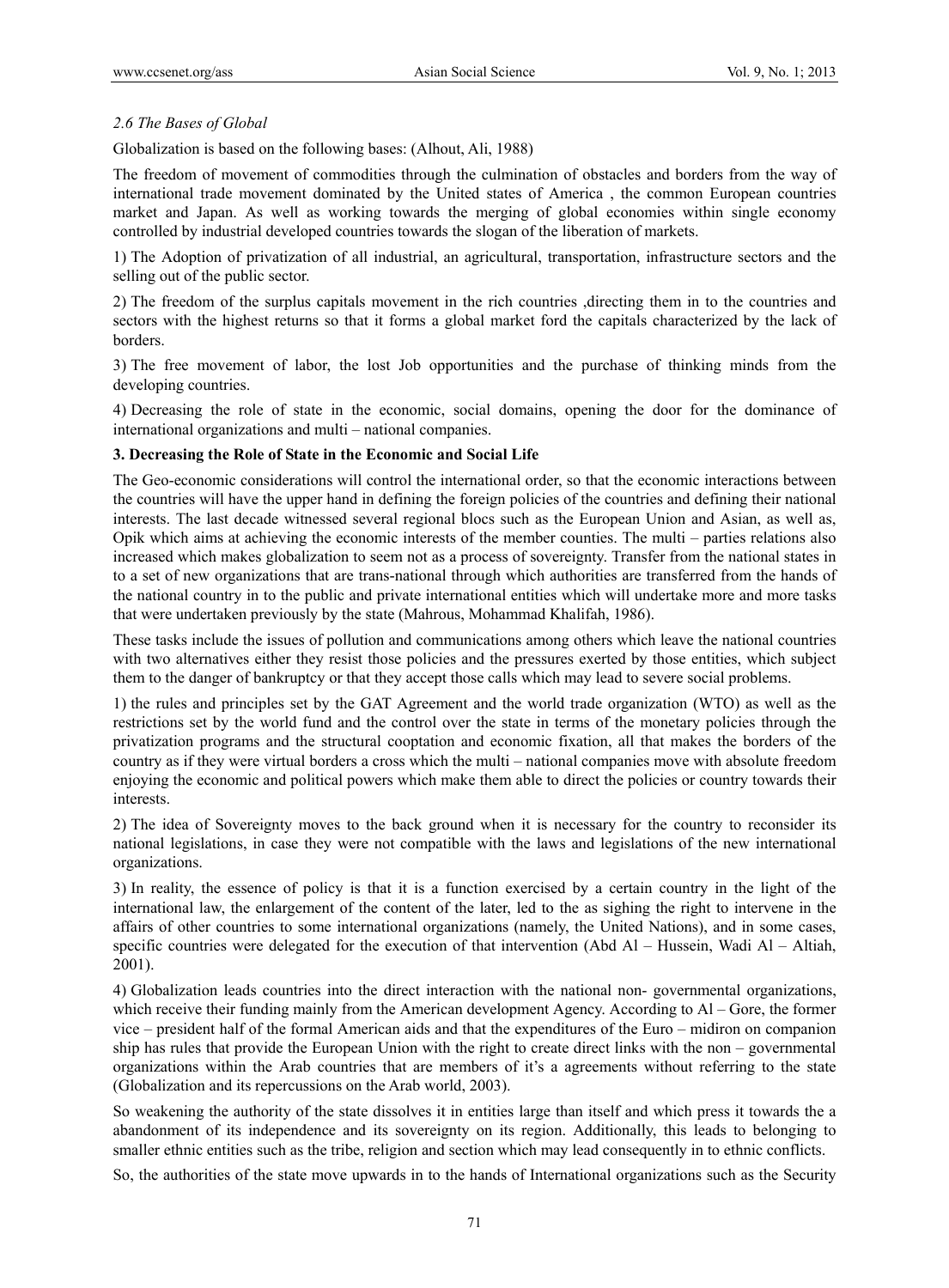Council and downwards in to the hands of governorates and public organizations, syndicates and sideways where the stronger countries, non – Governmental Organizations and Multi – national companies do exist.

In addition to the role played by Globalization in weakening the sovereignty of state, Globalization also ignores the social aspect in the economic developmental process and the subjecting of all the aspects of social and political life to on absolute standard – that is the profitability of the capital, as well as, the legalization of a number of domains such as lab our international trade. In this context the authors of the book titled (The trap of Globalization) raise the question: Does the welfare state become a threat to the future and that a degree of social inequality is inevitable (Peter, Hans and shawnan, Harold, 1998).

In addition to the effects of Globalization there are other circumstances that show symptoms of the withdrawal of the Arab country and it's a abandonment of its responsibilities related to the support of citizens and the expenditures related. These symptoms do not seem voluntary, but are a result of pressures that led in several cases in to a kind of chaos .A Chaco that is demonstrated in the loosening of the state power including the deterioration of its role in education and the dominance of the private sector in that field and employing it for the purposes of the accumulation of wealth. Even the army is no more a national force, but a fragile guardian for the ruler. What we are witnessing nowadays is the collapse of the social contract that was established during the 1950s between the state and the society, which was built on the basis that the state provides the individual with the protection and social welfare to the maximum degree within its capabilities, on condition that the individual does not exercise any political activity of any kind (kanan, hamdi, taher, 1997).

#### *Those indicators include:*

1) that the role of Arab welfare state and the intervention method are all based on its role in providing the security and defense, especially that the Arab region has witnessed several conflicts and tensions. The question that arises here is whether the political settlement of the Arab – Israeli conflict will lead to the enhancement of the role of the private sector.

2) the beginning of the role of state's deterioration came as a results of the collapse of the Eastern block and the withdrawal of central planning systems, as well as the extension of the ideas of political Islam not among the public only, but also among the cultured class from among the members of professional syndicates. The question ought to be raised here concerns the degree to which the ideas of political Islam can be considered as "market friendly". This is not surprising due to the Islamic respect of individual ownership, freedoms and individual rights, and the duty related to their protection along the justices in terms of the distribution of wealth and social integrity and responsibilities of the ruler in this issue (Kamesh, Majed Aldien, 2005)

3) The economic reforms of the Arab governments and their application of the privatization policy which doesn't accept the intervention of the state or its speaking of prices led to surplus in demand and consequently to the consumption of resources.

This situation threatens the future of the Arab welfare state and it had created tensions and deterioration of the conditions of the Arab citizen. This requires handling the issues wisely and the enhancement of the states role as well as its validity and control over the situation based on the requirement that the role of the state corresponds to its functions. The concentration of the state's abilities at the beginning on the vital functions such as the provision of the basic structure and Justice, preventive health and later to be extended towards other functions based on the state's capabilities for the capable state to be an effective and functional state, it needs to employ its capabilities in behalf of a small group of people only (Abd Al – Hussein, Wadi Al – Altiah, 2001).

This requires also the maximization of the organizational capabilities of the state through the strengthening of its public organizations, which requires doing the following:

1) preventing the monopoly of authorities and the control of decision making as well as fighting corruption.

2) working towards maximizing the efficiency of organizations that provide the public services and strengthening the execution apparatus through exposing those organizations to competition which puts them in front of the real situation and forces them to improve their performance so that they may survive.

3) Opening the way for the participation of society in expressing its need and providing the opportunity to the civil society organizations and enhancing Decentralization in Administrative work.

It can be noted also that the international organizations such as the United Nations had increased their efforts in launching campaigns aiming at providing the social welfare and making the development a reality for all people. Those efforts aims at extending Globalization and making it more fair as well as the achievement of development in the international society, eliminating poverty and accelerating economic growth in the